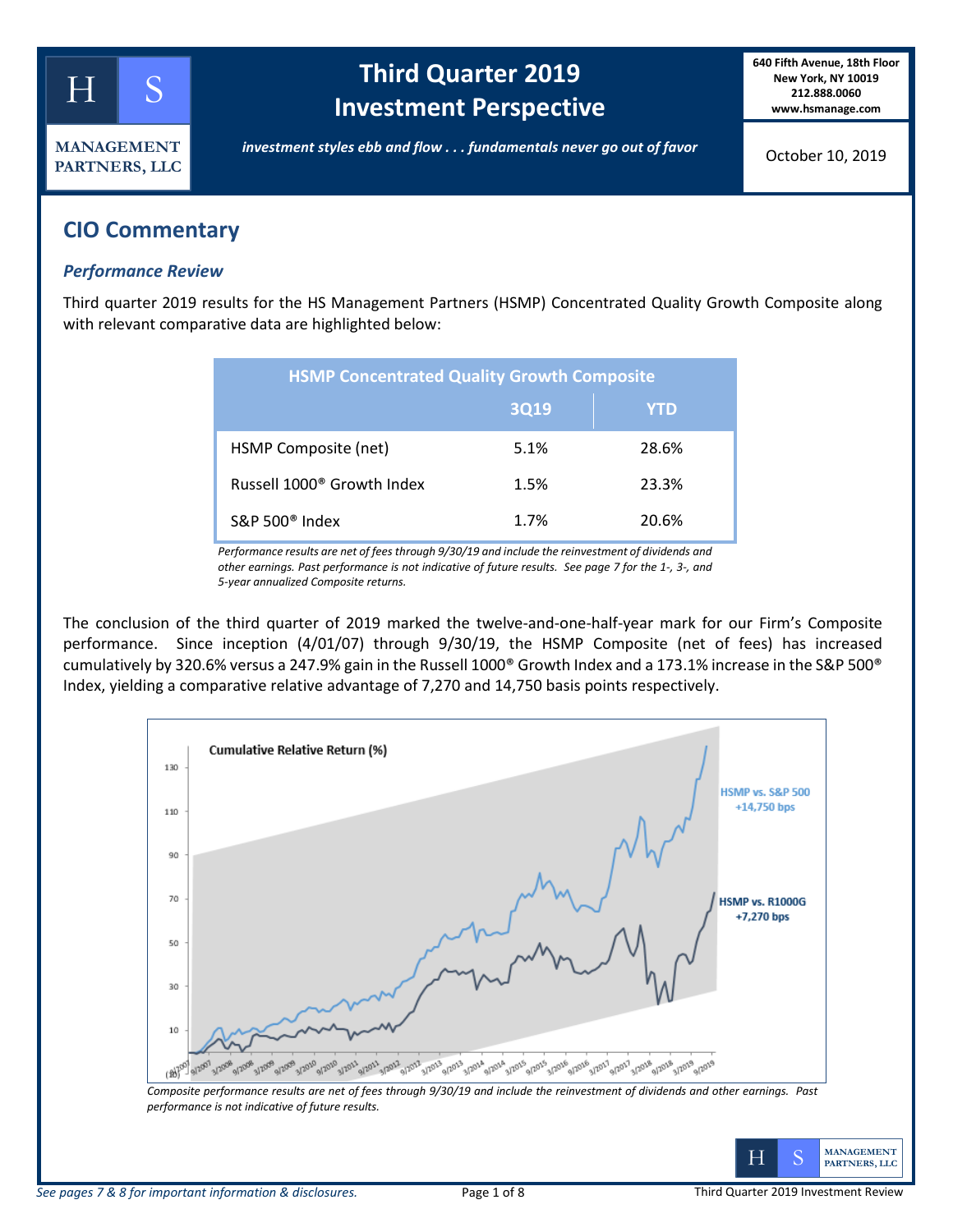### *Investment Perspective*

This year has been characterized by the dichotomy of a global manufacturing slowdown — exacerbated by the U.S.- China trade war — offset by a still healthy U.S. consumer, low U.S. unemployment levels, and employment growth in key markets worldwide. Most notably, 2019 has seen the persistence of negative rates in the Eurozone and a dramatic drop in the U.S. ten-year bond yield.



*Values reflect quarter-end yields.*

Adding to this mix, there is now a good chance that impeachment proceedings will occur in the House of Representatives by Thanksgiving. If impeachment by the House occurs, it goes to the Senate for a trial presided over by Chief Justice Roberts and requires a two-thirds vote for impeachment. The noise of an investigation and trial may not be good for consumer confidence as we head into the holidays.

It is possible that a China trade deal or truce of some sorts may become more likely as the Administration is undoubtably mindful of the economy heading into an election year. In the end, it is unlikely that we are staring at major structural changes though we could see some welcome tariff relief.

Our approach through this all is to stick to good businesses, grow the EPS and cash flow stream, and pay close attention to valuation. As always, we will try to capitalize on any volatility with active management and our mindset that our clients' capital is scarce capital. That is, each day we work to determine what is the best use of that capital based on our view of fundamentals, valuation and alternatives, all within the context of our concentrated methodology and a hard cap of owning no more than 25 stocks.

For perspective, it is worth stepping back and looking at the portfolio's progress over time. We have seen that the underlying earnings growth of your portfolio holdings has been the engine behind absolute returns.

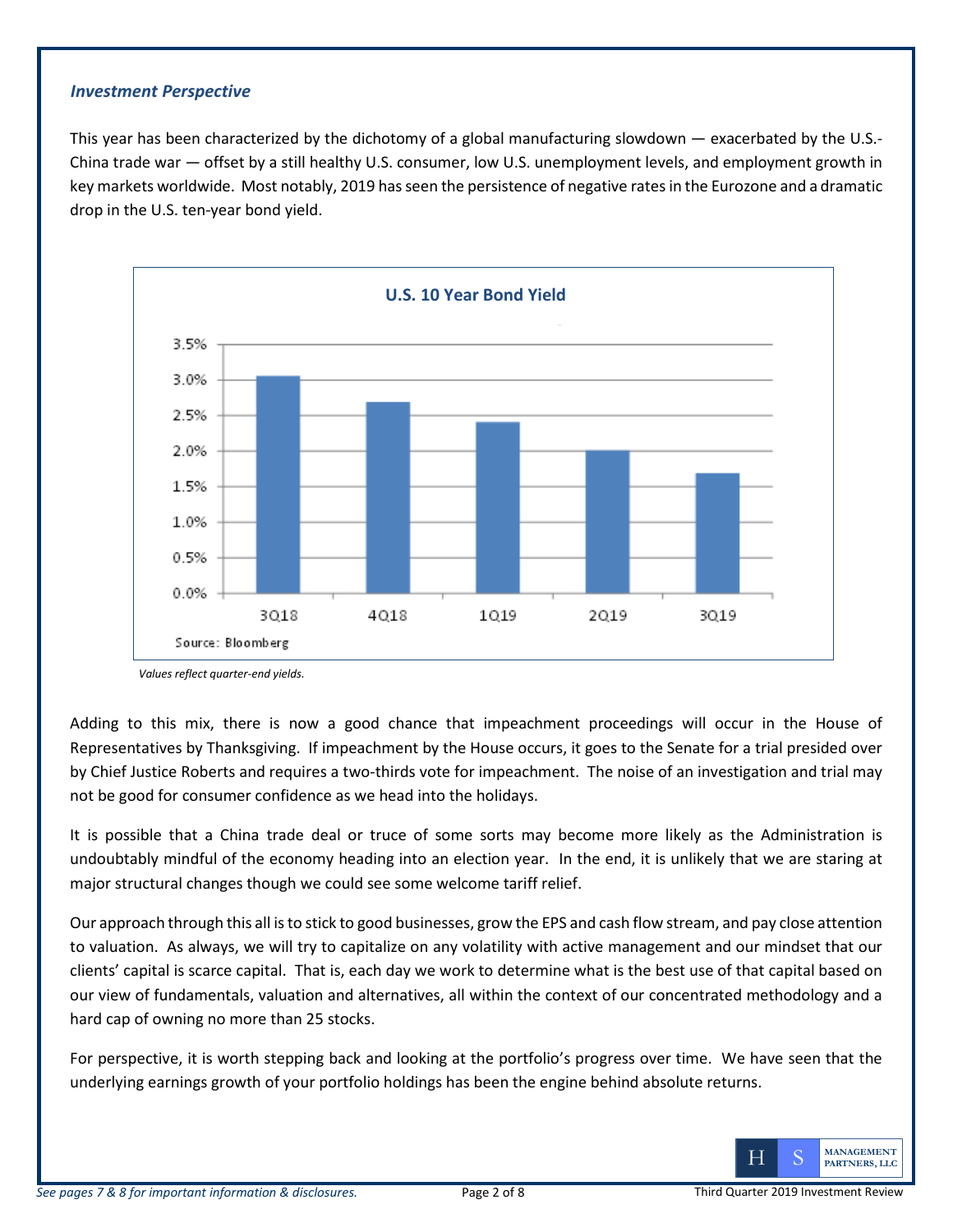The chart below shows the estimated forward 12-month earnings growth for our portfolio holdings historically. As you can see, forecasted results have been as high as the upper teens on a few occasions and as low as barely positive during the depths of financial crisis. Since inception, these forecasted EPS results have approached 12%.



*HSMP estimated earnings-per-share (EPS) from inception (4/1/07) through 9/30/19.*

Post-fee returns are shown on an annual basis in the following bar chart. Some years, portfolio returns advance more than earnings growth and some years less. Changes in the price/earnings ratio also dictate returns as do dividends, portfolio changes and fees. Over the long run, the principal driver has been earnings growth, and it is not a coincidence that compounded net returns of 12.2% annualized since inception is roughly in line with the 11.6% average forecasted EPS results noted earlier.



*Performance (net of fees) since inception (4/1/07) through 9/30/19. Performance results include the reinvestment of dividends and other earnings. Past performance is not indicative of future results.*

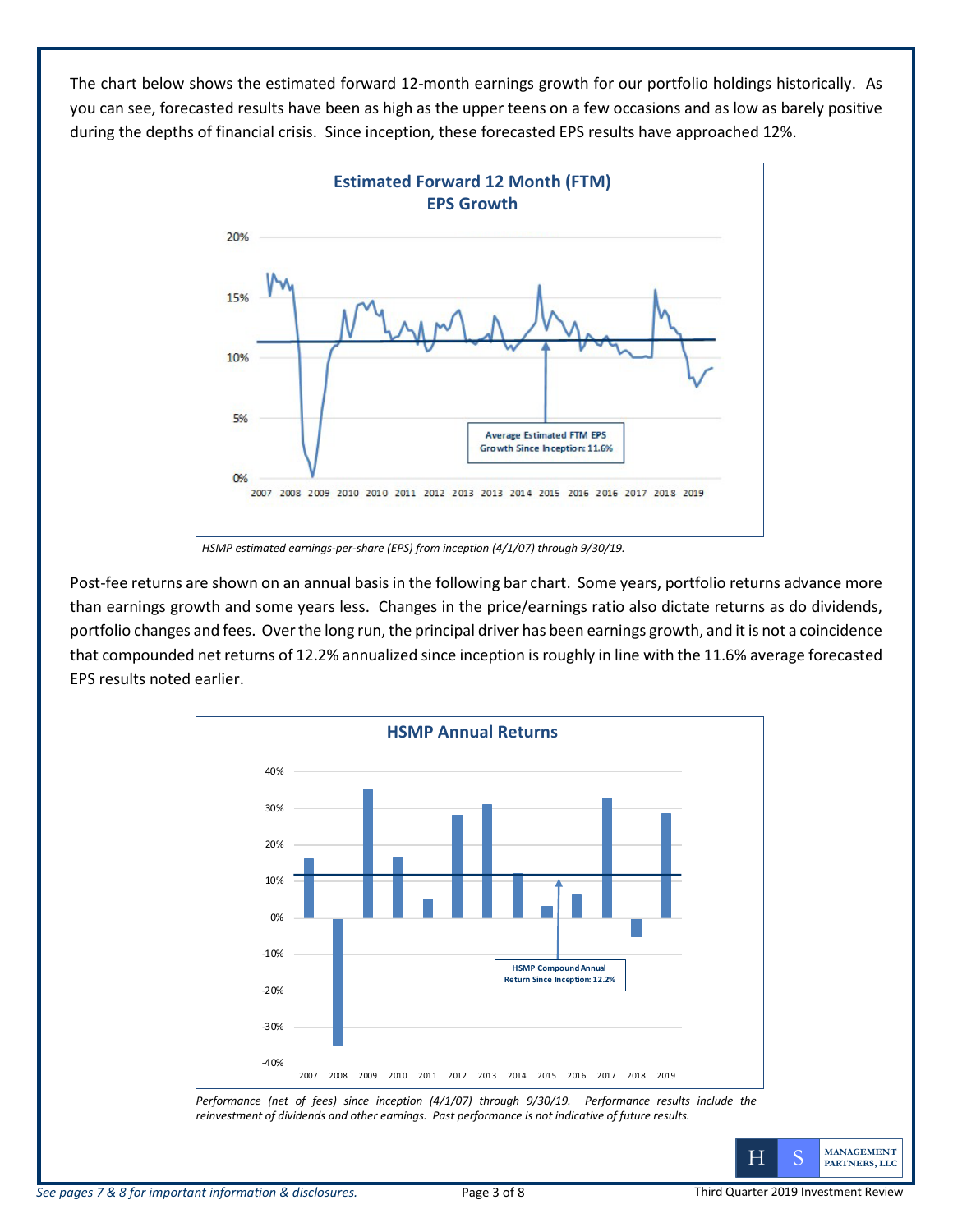There are several additional points worth highlighting.

Our investment goal is to deliver positive absolute returns over time by owning good businesses, growing the earnings and cash flow stream yearly, and attaching ourselves to this stream at an attractive valuation. We are bottom-up in our approach, and benchmark agnostic. We don't look at tracking error or find it useful. Attribution is also not a good tool to analyze our concentrated approach. Contribution is what matters to us. We look for positive absolute gains to translate into above average relative performance over investment cycles.



*Based on Composite assets and holdings as of 9/30/19.*

We also try to think about both sides of the equation. That is, to not just focus on reward, but risk as well. This goes hand in hand with the focus on good business models with strong cash flow characteristics, making sure the earnings stream is resilient and having a valuation discipline, especially during more ebullient times. As the chart below demonstrates, we have been able to capture much if not all the upside during good times but have also been able to better preserve capital during more challenging periods.



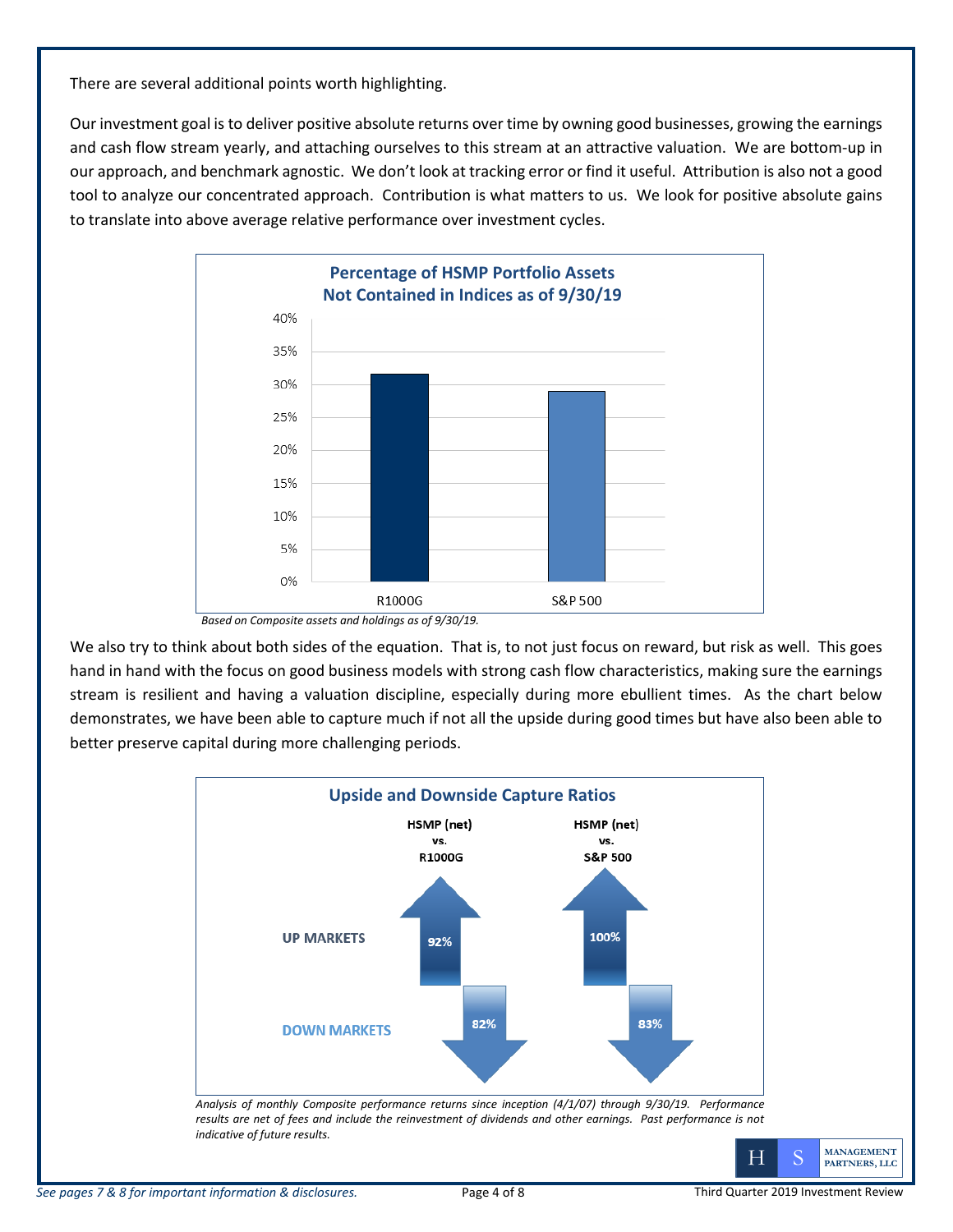Looking ahead, we believe future appreciation will predominately come down to the trend in earnings growth and the price/earnings ratio. We expect portfolio earnings to advance roughly 6% in 2019, which is below our historical pace, in large part due to significant investment spending for some of our largest holdings dampening current results. In addition, the strong dollar remains a headwind, as does the trade war in terms of higher tariffs and reduced global tourism. We think over time the secular earnings growth of your portfolio barring a recession will exceed 10% annually.

Your portfolio's price/earnings ratio has advanced over the past twelve months from 19.2X on 9/30/18 to about 19.7X currently. The graph below highlights the estimated forward 12-month P/E for our portfolio over time.



*Based on HSMP estimates since inception (4/1/07) through 9/30/19.*

As noted earlier, we have seen a meaningful drop in bond yields this year. As a result, the earnings yield (the inverse of the price/earnings ratio) on our portfolio relative to the bond yield is now more attractive than where it was twelve months ago and stands at 3X the bond yield. In fact, the dividend yield on your portfolio at 1.6% almost reaches the U.S. ten-year bond yield. In the end, we think that the valuation of our portfolio remains attractive and that these shares are a compelling alternative to other quality long duration assets.

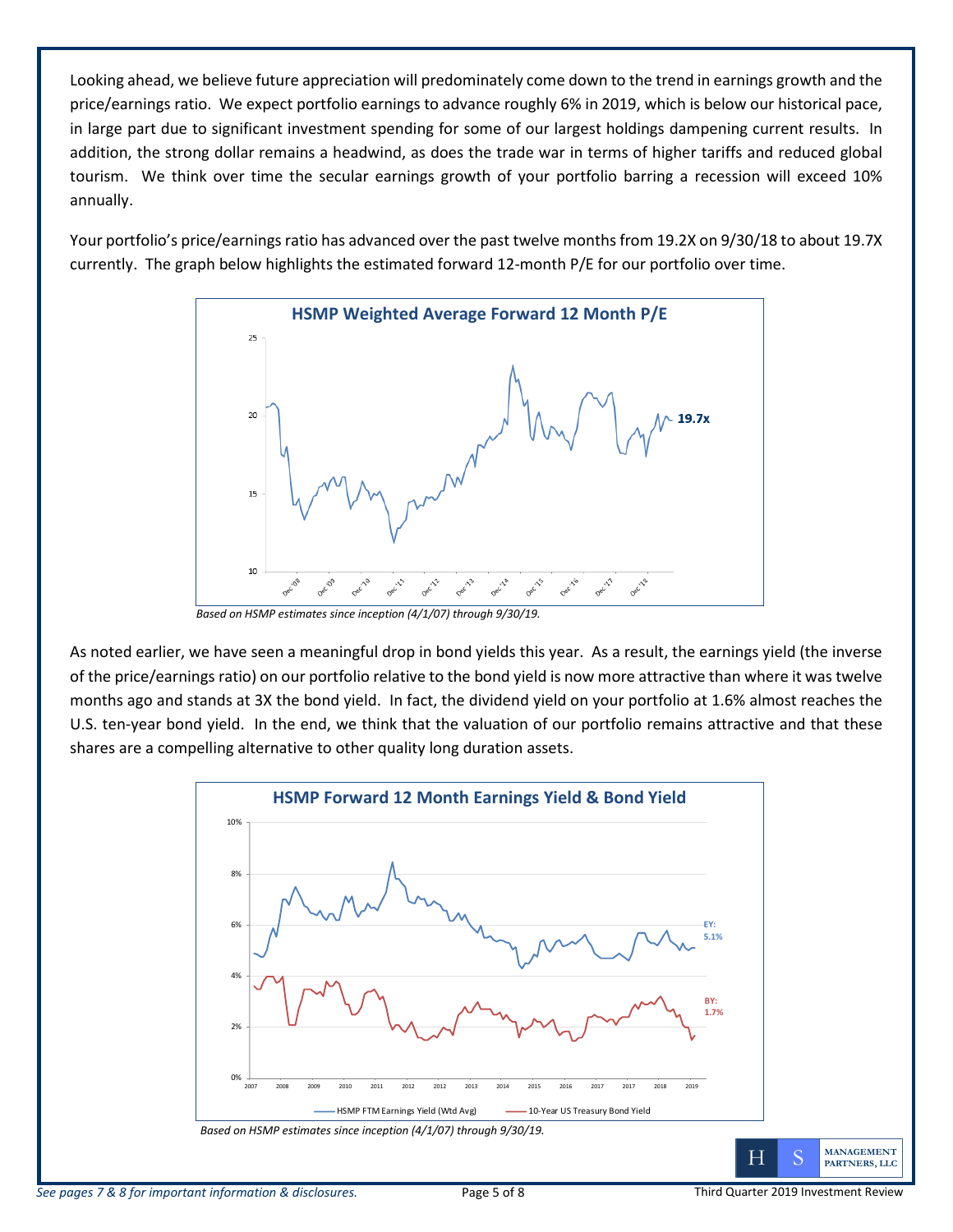Disney's Chairman & CEO Bob Iger has just released a book: "*The Ride of a Lifetime.*" Iger writes about ten principles that strike him as necessary to true leadership: Optimism, Courage, Focus, Decisiveness, Curiosity, Fairness, Thoughtfulness, Authenticity, The Relentless Pursuit of Perfection, and Integrity. We think these attributes are applicable to managing our client's assets. He writes that "fear of failure destroys creativity," that "all decisions, no matter how difficult, can and should be made in a timely way," and that "a deep and abiding curiosity enables the discovery of new…ideas, as well as an awareness of the marketplace and its changing dynamics." Looking ahead, we will stay focused on our high-quality concentrated growth methodology, relentlessly pursuing attractive investment returns, and applying the same principles that Iger highlights. Thanks for your continued confidence in us.

Sincerely,

Harry W. Segalas

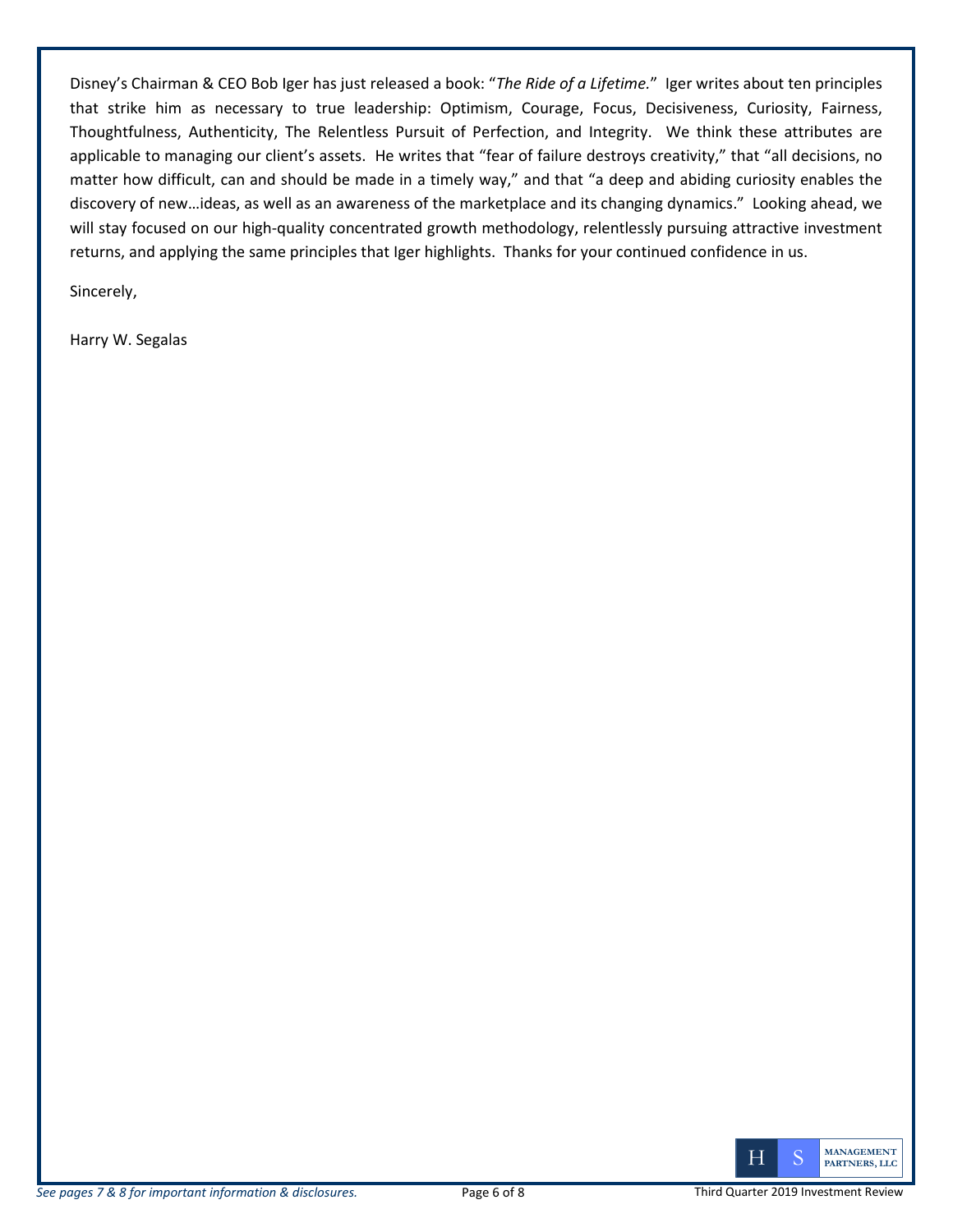## *Portfolio Profile (9/30/19)*

#### **HSMP Composite Performance as of 9/30/19**

|                                        | 3Q19 | <b>YTD</b> | 1 Year | 3 Years<br><b>Annualized</b> | 5 Years<br><b>Annualized</b> | <b>10 Years</b><br><b>Annualized</b> | <b>Since Inception</b><br>4/1/07<br><b>Annualized</b> | <b>Since Inception</b><br>4/1/07<br><b>Cumulative</b> |
|----------------------------------------|------|------------|--------|------------------------------|------------------------------|--------------------------------------|-------------------------------------------------------|-------------------------------------------------------|
| HSMP Composite (Net)                   | 5.1% | 28.6%      | 17.1%  | 18.3%                        | 14.1%                        | 16.2%                                | 12.2%                                                 | 320.6%                                                |
| Russell 1000 <sup>®</sup> Growth Index | 1.5% | 23.3%      | 3.7%   | 16.9%                        | 13.4%                        | 14.9%                                | 10.5%                                                 | 247.9%                                                |
| S&P 500 $^{\circ}$ Index               | 1.7% | 20.6%      | 4.3%   | 13.4%                        | 10.8%                        | 13.2%                                | 8.4%                                                  | 173.1%                                                |

*Performance results are net of fees and include the reinvestment of dividends and other earnings. Past performance is not indicative of future results.* 

#### **IMPORTANT DISCLOSURES**

When we use *HSMP*, *HS Management Partners*, or *Firm*, we mean HS Management Partners, LLC. When we use *Composite,* we mean our HS Management Partners Concentrated Quality Growth Composite. This piece represents our opinion as of 10/10/19 based on our understanding of market conditions and publicly available information. It has forward-looking statements that are by their nature uncertain and based on our assumptions (such as when we refer to possible/future/estimated earnings, cash flows, earnings-per-share (EPS), growth rates, price-earnings ratios (P/E), market conditions, or Portfolio/client portfolio outlook); there is no assurance that forward-looking statements are accurate as actual results and future events can differ materially from our assumptions. The performance shown should not be taken as an indication of how the Composite or a client account will perform in the future; past performance is not indicative of and does not guarantee future results. Investing in securities involves significant risks, including the risk of loss of the original amount invested. The information here is solely for illustration/discussion, is subject to change without notice, should not be construed as a recommendation to buy or sell any particular security, and should not be used as the only basis for making investment decisions.

HSMP claims compliance with the Global Investment Performance Standards (GIPS®). HS Management Partners, LLC is an independent SEC registered investment adviser (SEC registration does not imply any certain level of skill or training). The Composite includes all fully discretionary, actively managed, fee paying accounts which employ our style of investing in 20-25 quality growth businesses, including those accounts no longer with the Firm. Accounts must have a market value of greater than \$500,000 at the time of initial inclusion in the Composite and meet certain other criteria to maintain inclusion. The U.S. Dollar is the currency used to express performance. For more information or for a copy of our fully compliant GIPS® presentation and/or list of composite descriptions, please contact us at 212-888-0060.

Composite performance is presented net of fees (net of actual investment advisory fees and trading costs, and also net of foreign withholding taxes for foreign ordinary shares and ADRs). The Composite is compared to the Russell 1000<sup>®</sup> Growth Index and the S&P 500<sup>®</sup> Index as benchmarks for market context only. The Russell 1000 Growth Index is an unmanaged index which measures the performance of those Russell 1000® Index companies (largest 1,000 U.S. companies based on market capitalization) with higher price-to-book ratios and higher forecasted growth values. The S&P 500 Index is an unmanaged market capitalization-weighted index designed to measure performance of the broad domestic economy through changes in the aggregate market value of 500 stocks representing all major industries. Neither index bears fees and expenses and investors cannot invest directly in either of them. There are meaningful differences between the Composite and each index that should be considered when comparing performance, such as in terms of composition, concentration and volatility. For example: (1) the Composite can contain securities not represented in either or both indices and is much more concentrated than either index in terms of companies and sectors; (2) the average market capitalization of companies in the Composite will likely differ from that of either index; and (3) market or economic conditions may affect positively/negatively the Composite's performance but not the indices, which do not bear market risk.

This piece is written from the perspective of our Composite holdings, performance and estimated metrics, , it does not refer to any specific group/client account (when we use *your portfolios/your portfolio* we mean client portfolios in general from our Composite perspective). Although most discretionary client accounts are included in the Composite and dispersion is typically low over time, not all client accounts are in the Composite, and even for those in the Composite, there can be dispersion, particularly when viewed over narrow time periods. Client account holdings and performance can vary from the Composite or from other client accounts (even different accounts of the same client), , for several reasons, such as: client restrictions, account type and size, timing and market conditions at an account's inception and contributions/withdrawals, timing and terms of trades, actual client investment advisory fees (or the lack thereof), and client directed brokerage/commission recapture instructions. Furthermore, under our sole investment strategy (HSMP Concentrated Quality Growth Equity strategy) we provide investment advice on a discretionary basis (we make all the investment decisions and trade the accounts) and also on a non-discretionary basis in the form of model portfolios for use in multimanager products (we act as a non-discretionary sub-adviser and do not make the final investment decisions nor trade the accounts); therefore, certain information here (including, performance, Composite, and investment strategy implementation) is not applicable to model portfolio clients as we have no control and do not monitor the implementation (complete, partial or not at all) of model portfolios, and the performance of model portfolio clients is not attributable to us.